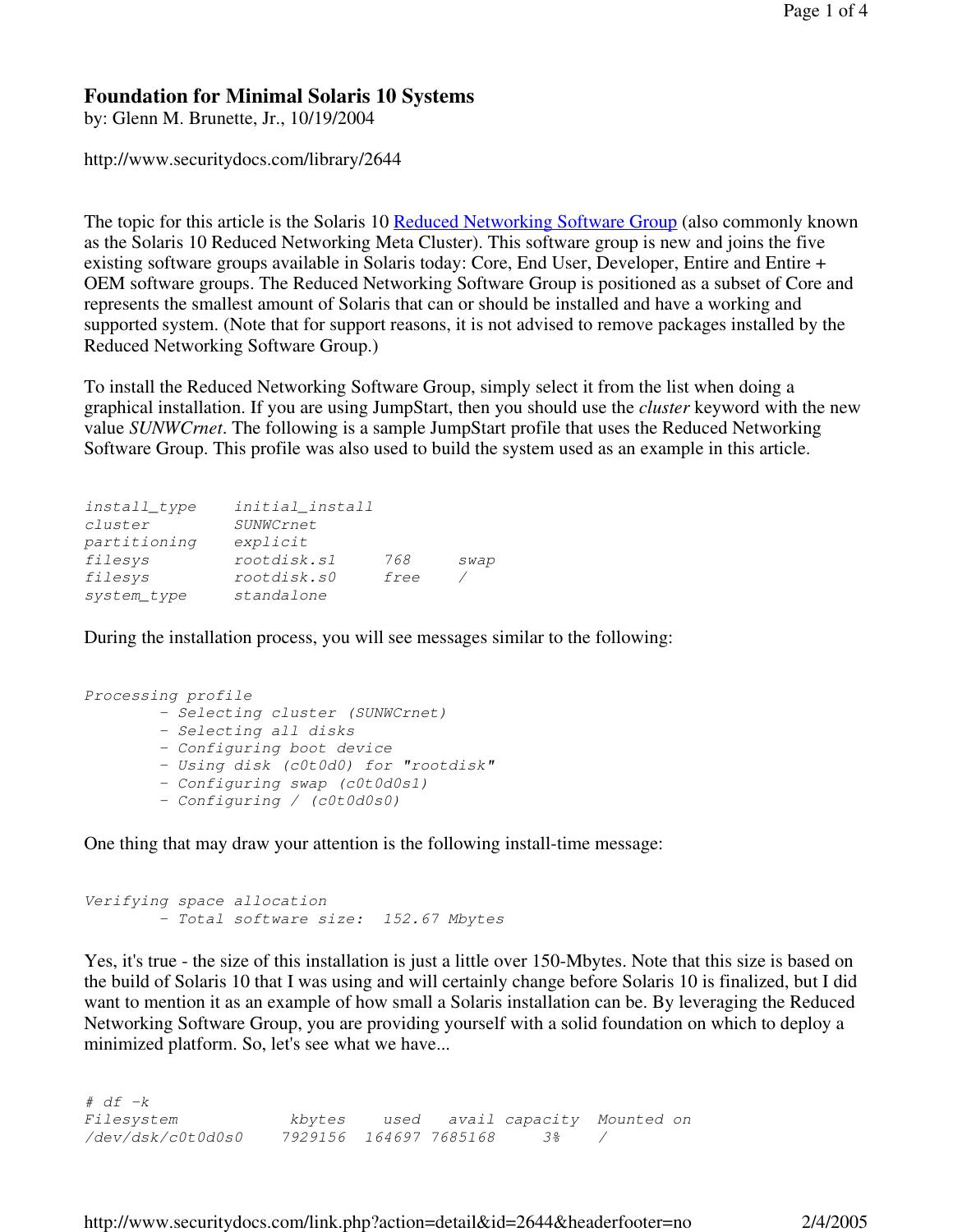| /devices |        |     |        | 0%             | /devices          |
|----------|--------|-----|--------|----------------|-------------------|
| ctfs     |        |     |        | 0 <sup>o</sup> | /system/contract  |
| proc     |        |     |        | 0%             | /proc             |
| mnttab   |        |     |        | 0 <sup>o</sup> | /etc/mnttab       |
| swap     | 956144 | 224 | 955920 | $1\frac{6}{6}$ | /etc/svc/volatile |
| objfs    |        |     |        | 0 <sup>o</sup> | /system/object    |
| fd       |        |     |        | 0 <sup>o</sup> | /dev/fd           |
| swap     | 955928 | 8   | 955920 | $1\frac{6}{6}$ | /var/run          |
| swap     | 955920 |     | 955920 | 0 <sup>o</sup> | 'tmp              |
|          |        |     |        |                |                   |

By the time all is said and done, the installed system is up to 161M. At present, this accounted for about 81 packages. This default configuration includes 28 set-uid programs and 11 set-gid programs. This is all much less than what is typically installed on most systems today. (As noted above, this will certainly change before Solaris 10 is finalized, so don't hold me to those exact numbers.)

What is actually running on this system by default on this system? To answer this question, we look at the output of ps *-aef*:

| # ps -aef  |       |               |   |                       |                |            |                                  |
|------------|-------|---------------|---|-----------------------|----------------|------------|----------------------------------|
| <b>UTD</b> | P T D | PPID          | C | <i>STIME</i>          | TTY            | TIME CMD   |                                  |
| root       | 0     | 0             |   | 021:52:19?            |                |            | $0:06$ sched                     |
| root       | 1     | 0             |   | 021:52:22?            |                |            | $0:00 /$ sbin/init               |
| root       | 2     | 0             | 0 | $21:52:22$ ?          |                |            | $0:00$ pageout                   |
| root       | 3     | 0             |   | 021:52:22?            |                |            | $0:01$ fsflush                   |
| root       | 432   | 376           |   | $0, 22:31:05$ console |                |            | $0:00$ ps $-aef$                 |
| root       | 7     | 1             |   | 021:52:24             | $\overline{z}$ |            | 0:03 /lib/svc/bin/svc.startd     |
| root       | 9     | 1             |   | 021:52:24             | $\overline{z}$ |            | $0:16$ svc.configd               |
| root       | 394   | 385           |   | 0, 22:00:00.2         |                |            | 0:00 /usr/lib/saf/ttymon         |
| daemon     | 335   | 1             |   | 021:53:40?            |                |            | 0:00 /usr/sbin/rpcbind           |
| root       | 340   | $\mathcal{I}$ |   | 021:53:40             | $\overline{z}$ |            | 0:00 /usr/sbin/keyserv           |
| daemon     | 279   | 1             |   | $021:53:27$ ?         |                |            | 0:00 /usr/lib/crypto/kcfd        |
| root       | 376   | 7             |   | 0 21:59:59 console    |                | $0:00$ -sh |                                  |
| root       | 278   | 1             |   | 021:53:262            |                |            | 0:00 /usr/sbin/nscd              |
| root       | 79    | 1             |   | 021:52:46?            |                |            | 0:00 /usr/lib/sysevent/syseventd |
| root       | 411   | 7             |   | $0, 22:00:03$ ?       |                |            | $0:00$ /usr/lib/fm/fmd/fmd       |
| root       | 367   | $\mathcal{I}$ |   | 021:59:58?            |                |            | $0:00$ /usr/lib/utmpd            |
| root       | 385   | 7             |   | 022:00:00             | $\mathcal{P}$  |            | $0:00$ /usr/lib/saf/sac -t 300   |
| root       | 389   | 1             |   | 0, 22:00:00?          |                |            | 0:00 /usr/sbin/syslogd           |
| root       | 395   | $\mathcal{I}$ |   | 0, 22:00:00?          |                |            | 0:00 /usr/lib/inet/inetd start   |
| root       | 397   | $\mathcal{I}$ | 0 | 22:00:00?             |                |            | 0:00 /usr/sbin/cron              |
|            |       |               |   |                       |                |            |                                  |

As you can see, really only the bare minimum. This is also confirmed by our look at those network ports that are in use as reported by *netstat -an*:

| # netstat -an                                                  |                |                                            |
|----------------------------------------------------------------|----------------|--------------------------------------------|
| UDP: IPv4<br>Local Address                                     | Remote Address | State                                      |
| $*$ , 111<br>$*$ , $*$<br>$*$ .32772<br>$*$ . 514<br>$\star$ + |                | Idle<br>Unbound<br>Idle<br>Idle<br>Unbound |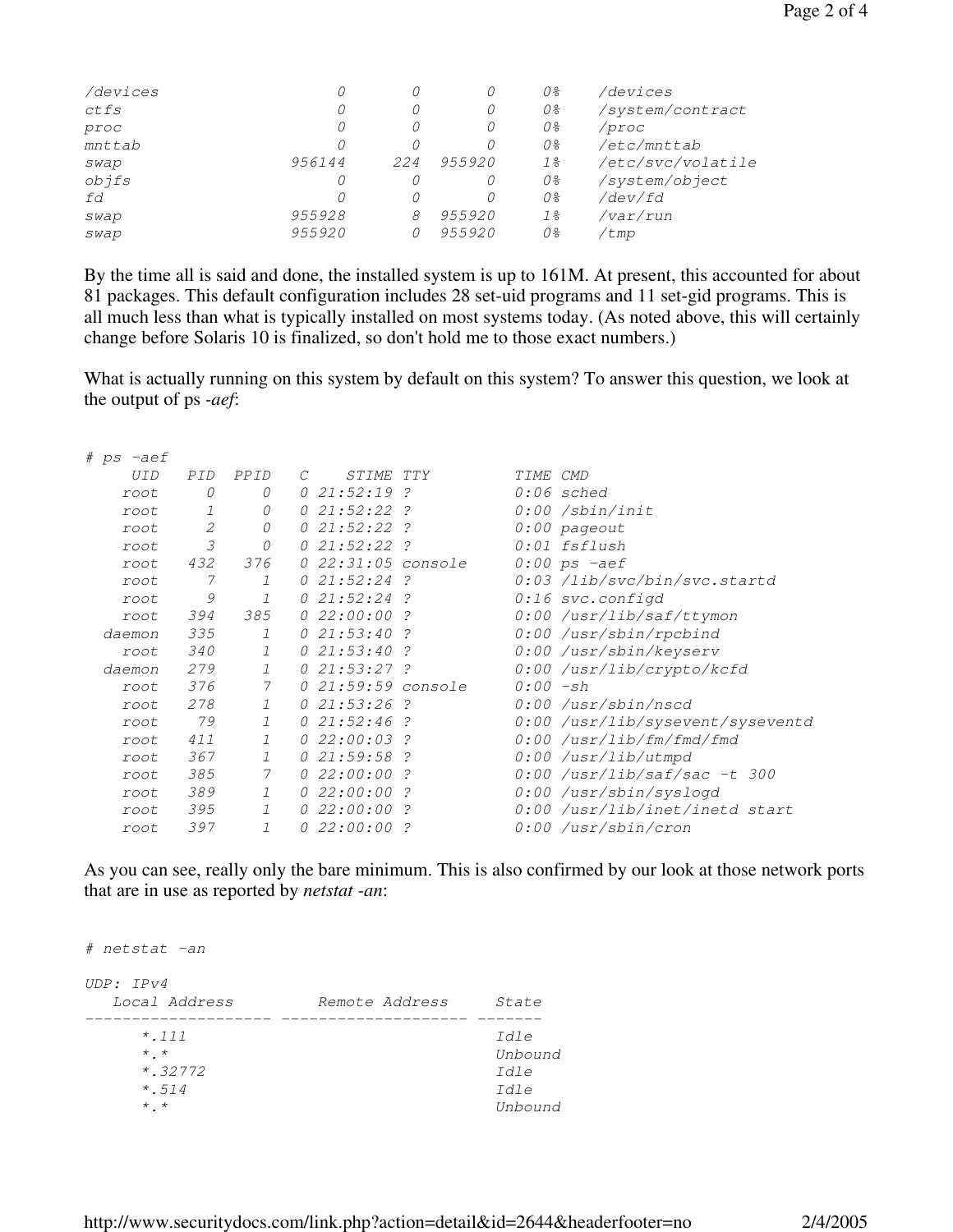| TCP: IPv4                  | Local Address Memote Address Swind Send-Q Rwind Recv-Q State                                                          |          |                                                                                 |
|----------------------------|-----------------------------------------------------------------------------------------------------------------------|----------|---------------------------------------------------------------------------------|
| $\star$ , $\star$          | $\star$ $\star$                                                                                                       |          | 0 0 4 9 1 5 2<br><i>O IDLE</i>                                                  |
| $*$ , 111                  | $\star$ $\star$                                                                                                       |          | 0 0 49152 0 LISTEN                                                              |
| $\star$ , $\star$          | $\star$ $\star$                                                                                                       | $\Omega$ | 0 49152 0 IDLE                                                                  |
| TCP: IPv6                  |                                                                                                                       |          |                                                                                 |
|                            |                                                                                                                       |          | Local Address 6 Remote Address 5 Swind Send-Q Rwind Recv-Q State                |
| $\star$ $\star$            | $\star$ $\star$                                                                                                       |          | 0 0 49152 0 IDLE                                                                |
| SCTP:                      |                                                                                                                       |          | Local Address       Remote Address   Swind  Send-Q Rwind  Recv-Q StrsI/O  State |
| 0.0.0.0                    | 0.0.0.0                                                                                                               |          | 0 0 102400 0 32/32 CLOSED                                                       |
| Active UNIX domain sockets | Address Type 6 Vnode Conn Local Addr 8 Remote Addr<br>30001307e08 stream-ord 30001292a80 00000000 /var/run/.inetd.uds |          |                                                                                 |

As you can see, only a handful of ports are actually open by default on a system installed using the Reduced Networking Software Group. The ports open in the above example belonged to the *rpcbind* process (ports TCP/111, UDP/111, and UDP/32772) and the *syslogd* process (UDP/514). If you did not want these services running, you can disable them with the following commands:

*# svcadm disable network/rpc/bind # svcadm disable system/system-log*

Alternatively, you could have also configured *rpcbind* to use TCP Wrappers by running the following commands:

```
# svccfg
svc:> select network/rpc/bind
svc:/network/rpc/bind> setprop config/enable_tcpwrappers = true
svc:/network/rpc/bind> quit
# svcadm restart network/rpc/bind:default
```
Certainly, you would then need to configure your TCP Wrappers hosts.allow(4) and hosts.deny(4) files accordingly. For syslogd, you could also have set the LOG\_FROM\_REMOTE parameter in the /etc/default/syslogd file to *NO*. This would have caused the *syslogd* process to not listen for incoming connections from remote hosts.

But I digress...

Now, since only 150-Mbytes of software was installed, it should come as no shock to you that there is a lot of other software that was not installed. This is why the Reduced Networking Software Group is a *foundation* for minimization. You will need to add any software packages (either manually or by defining them in your JumpStart installation profile) that you need for applications, services, management or support.

For example, let's look for some common programs and services to see what happens: